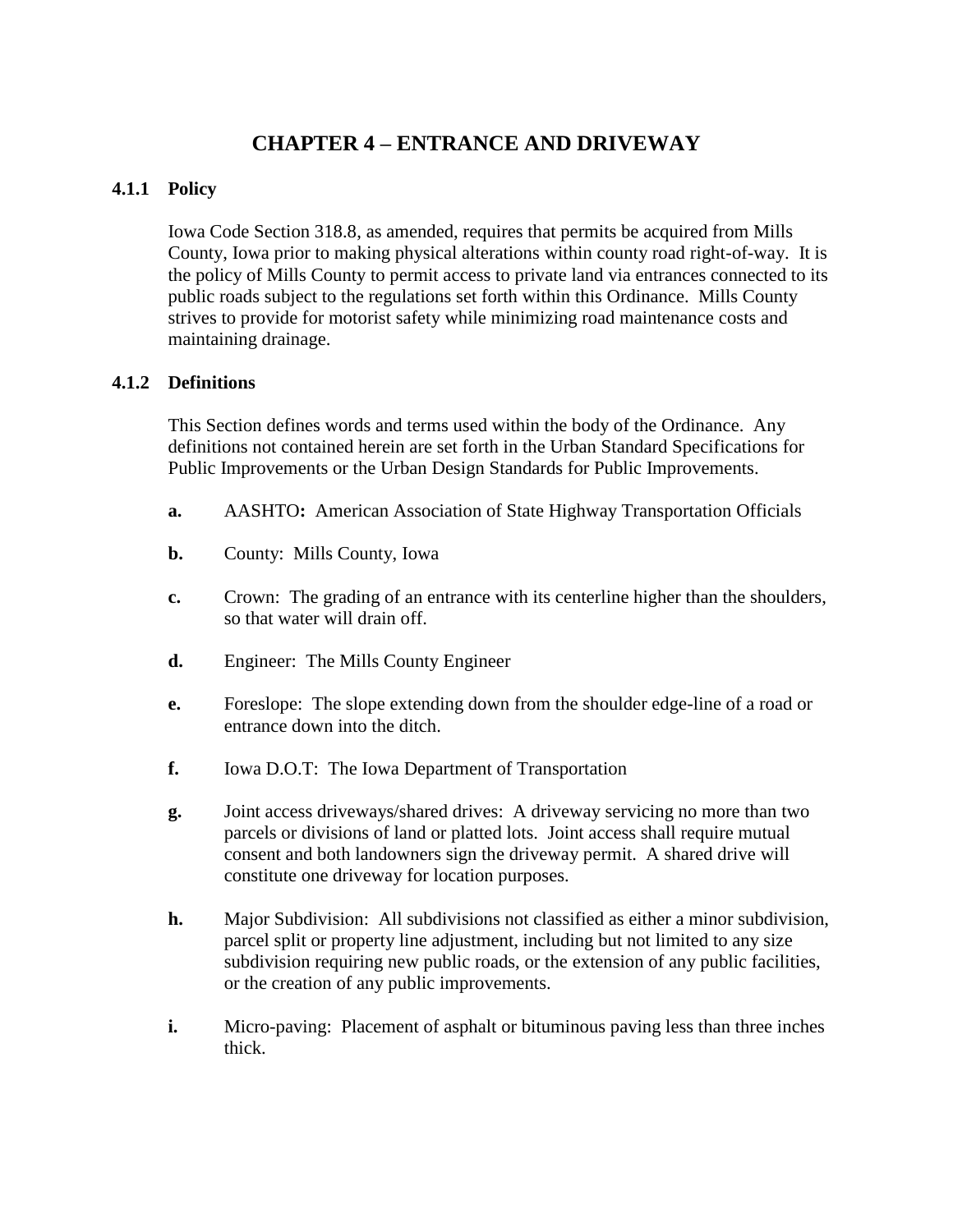- **j.** Seal Coat: A road and entrance surfacing constructed by embedding a cover aggregate in a bituminous material.
- **k.** Sight Distance: The distance from a driver's eye to an obstruction in the road as per AASHTO guidelines.
- **l.** Toe-of-slope: The point or line where a slope ends and flat grade begins.

For the purpose of this Ordinance, the terms "driveway" and "entrance" are the same.

# **4.1.3 Entrance Permit Application and Approval**

The County regulates the placement of entrances along the public roads under its jurisdiction and each entrance must have a county permit. All entrances built prior to the effective date of this Ordinance may continue in use and shall be considered to have valid permits. In the event that the use of the driveway changes and/or is modified, it will need to comply with current standards.

All parcels of land existing prior to September 1, 1996 will be guaranteed at least one entrance, per Section 4.1.4(e), below.

# **a. Permit for Entrance to an Existing Parcel or Tract of Land**

A property owner desiring to install a new entrance and/or modify an existing entrance to an existing parcel or tract of land shall file an application with the Mills County Secondary Roads Department and pay the required fee. The application shall identify the road and location of said entrance. The Engineer shall cause a detailed review of the proposed entrance site and application to determine if it will comply with the location requirements set forth in this Ordinance. In the event this Ordinance does not cover a circumstance, then the driveway must conform to the Urban Design Standards for Public Improvements.

If the site satisfies all criteria, the Engineer may issue a permit as well as establish the culvert diameter and length. If the proposed entrance location fails to meet one or more location and/or design requirements, the Engineer may reject the application, explaining the reasons for such action and advising what changes are necessary to obtain a permit.

# **b. Permit for Entrance to a New Parcel or Tract of Land**

A property owner desiring to install an entrance to a new parcel or tract of land, split or subdivided from an existing parcel or tract of land, shall file an application with the Mills County Secondary Roads Department and pay the required fee for each requested entrance. Each application shall identify the road and location of said entrance. The Engineer shall cause a detailed review of the proposed entrance site and application to determine if the entrance will comply with the location requirements set forth in this Ordinance. In the event this Ordinance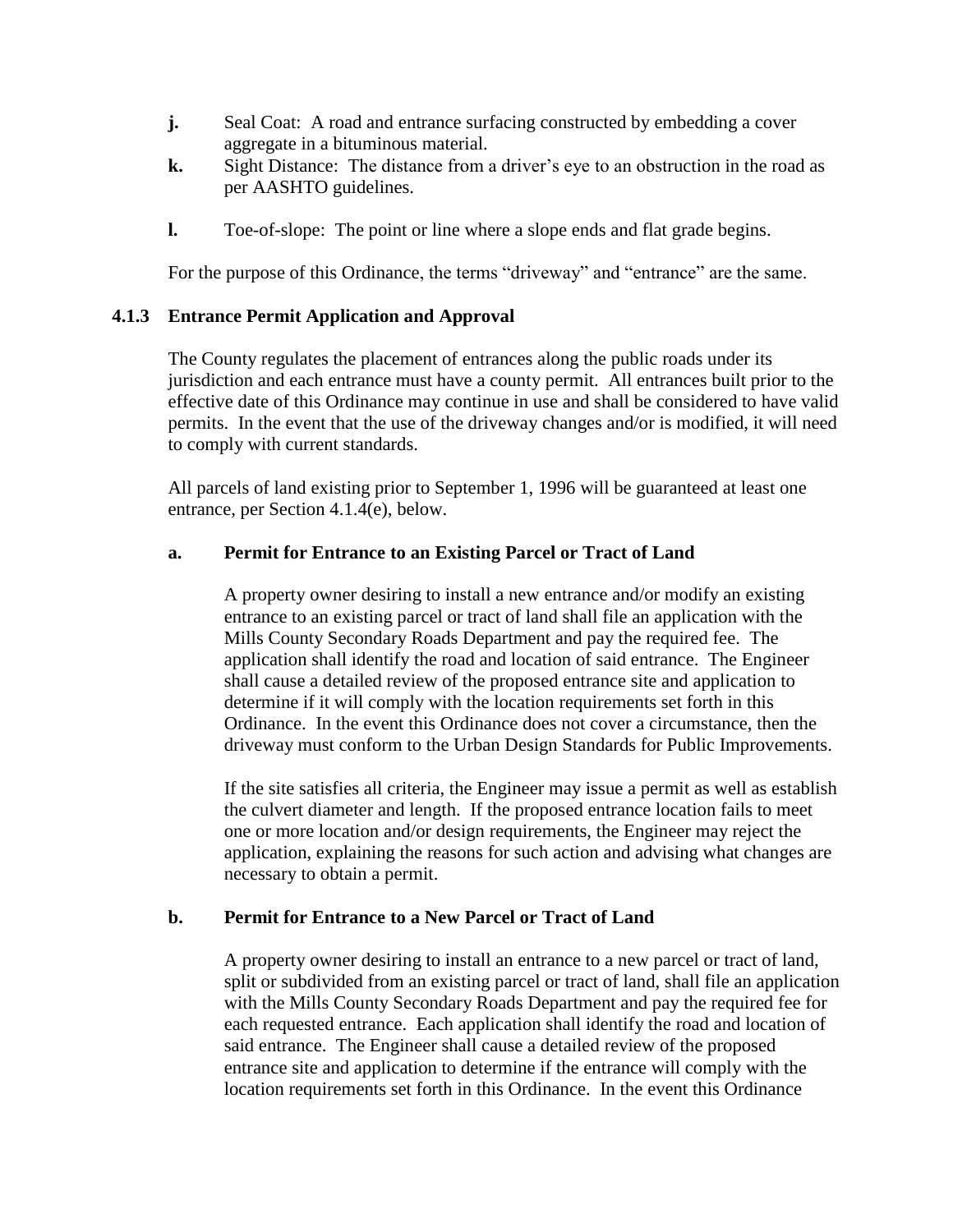does not cover a circumstance, then the entrance must conform to the Urban Design Standards for Public Improvements.

If the site satisfies all criteria, the Engineer may approve entrance location as well as establish the culvert diameter and length. The installation of the entrance shall not take place until the plat of survey or final plat of the subdivision is recorded with the Mills County Recorder. An entrance permit shall be issued by the Engineer after the property owner presents a recorded copy of the plat of survey or final plat of the subdivision to the Engineer.

### **c. Variance procedure**

If a property owner desires to build an entrance at a location that fails to meet the criteria set forth in this Ordinance, he/she may file a request for a variance. Such a request should identify the location of the proposed entrance and describe how full compliance with ordinance requirements constitutes an undue hardship. The variance application form along with the application fee shall be provided to the Engineer, who shall present it to the Board of Supervisors within twenty (20) days of receipt. After consideration of the request and any other relevant information, the Board of Supervisors will approve or deny the variance.

# **d. Permit Time Limit**

An entrance permit shall become null and void if the entrance it pertains to has not been installed within ninety, (90) days following the date of issue.

### **4.1.4 Entrance Location Regulations**

To assure safe driving conditions and minimize adverse impacts on road maintenance, entrances shall be connected to public roads only at locations that comply with the requirements set forth in this Ordinance.

### **a. Sight Distance**

Entrances may be approved at any location where available sight distance equals or exceeds the desirable sight distance specified in this Section. Driveways and roads may not be approved unless they meet the minimum sight distance requirements of this Section.

# **(1) Main Line County Roads**

All driveways, field or business entrances, and subdivision street intersections shall meet the following specifications for sight distance and constructions standards.

Minimum Sight Distance Requirements: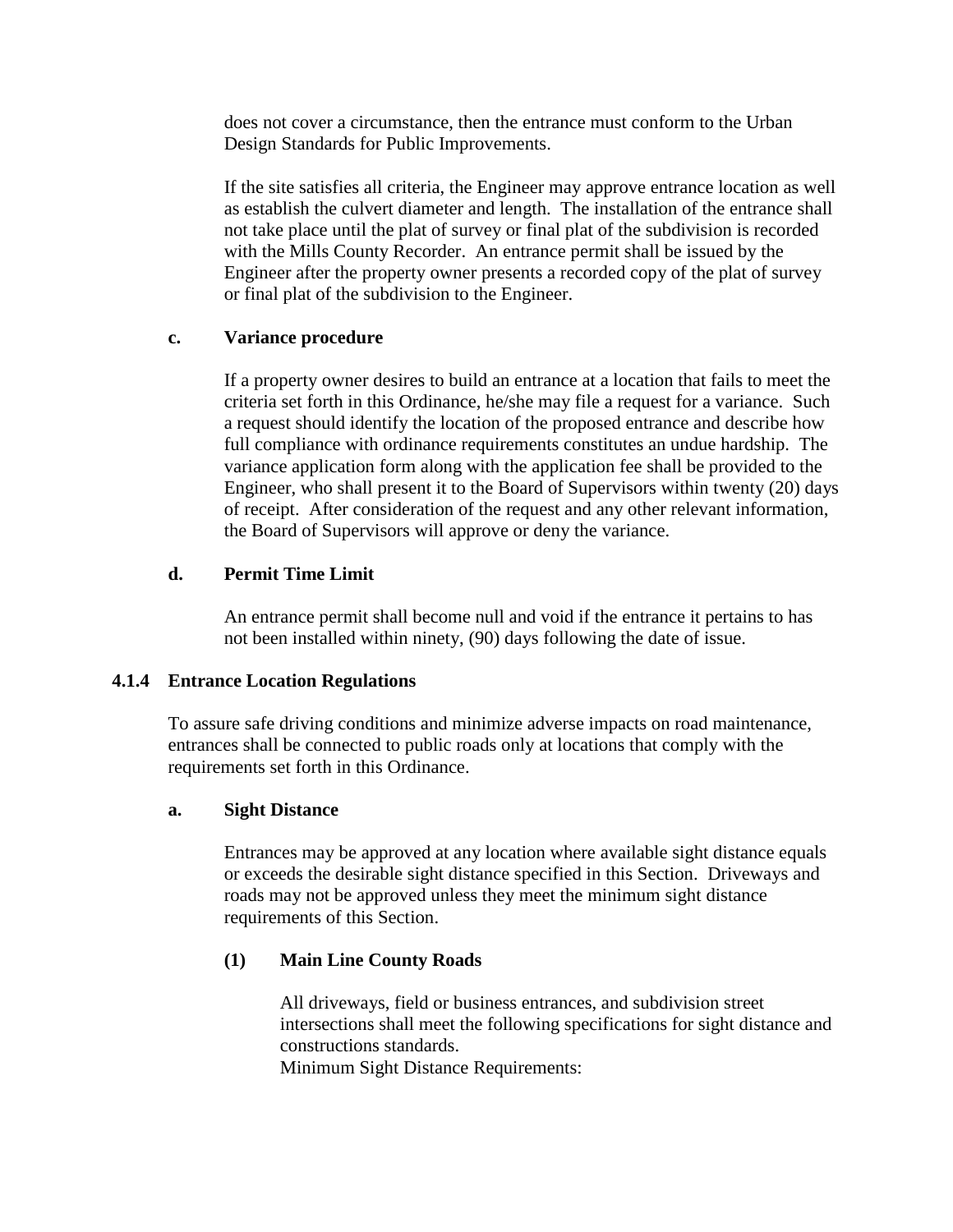| 15 mph   | 170 feet |
|----------|----------|
|          |          |
| 20 mph   | 225 feet |
| $25$ mph | 280 feet |
| 30 mph   | 335 feet |
| 35 mph   | 390 feet |
| 40 mph   | 445 feet |
| 45 mph   | 500 feet |
| 50 mph   | 555 feet |
| 55 mph   | 610 feet |

Speed limits shall be posted or as set forth in Iowa Code Section 321.285, as amended.

The County reserves the right to make exceptions in extraordinary circumstances to the sight distance requirements at the discretion of the Engineer where the exercise of sound and reasonable engineering judgment indicates that literal enforcement of the Ordinance is not practical or in the best interests of the public. Public safety will not be compromised in such circumstances.

# **(2) Major Subdivisions**

A minimum sight distance of 280 feet may be used for locating entrances along access roads internal to rural residence subdivision provided the posted speed limit on the roadway is twenty-five (25) miles per hour or less.

### **(3) Sight Distance Measurement**

Sight distance determinations shall be performed using AASHTO guidelines.

# **b. Entrances Prohibited Adjacent to Public Road Intersections**

An entrance from a road must be offset at least 300 feet from intersecting roads. The offset distance shall be measured from center of entrance to center of intersection.

### **c. Offset From Drainage Structures**

Entrances must be located at least 100 feet from the ends of bridges, and fifty (50) feet from the ends of culverts having a diameter or span over sixty (60) inches. Entrances may be located closer to smaller culverts so long as the entrance does not obstruct the flow of drainage into the culvert.

### **d. Minimum Separation Between Entrances**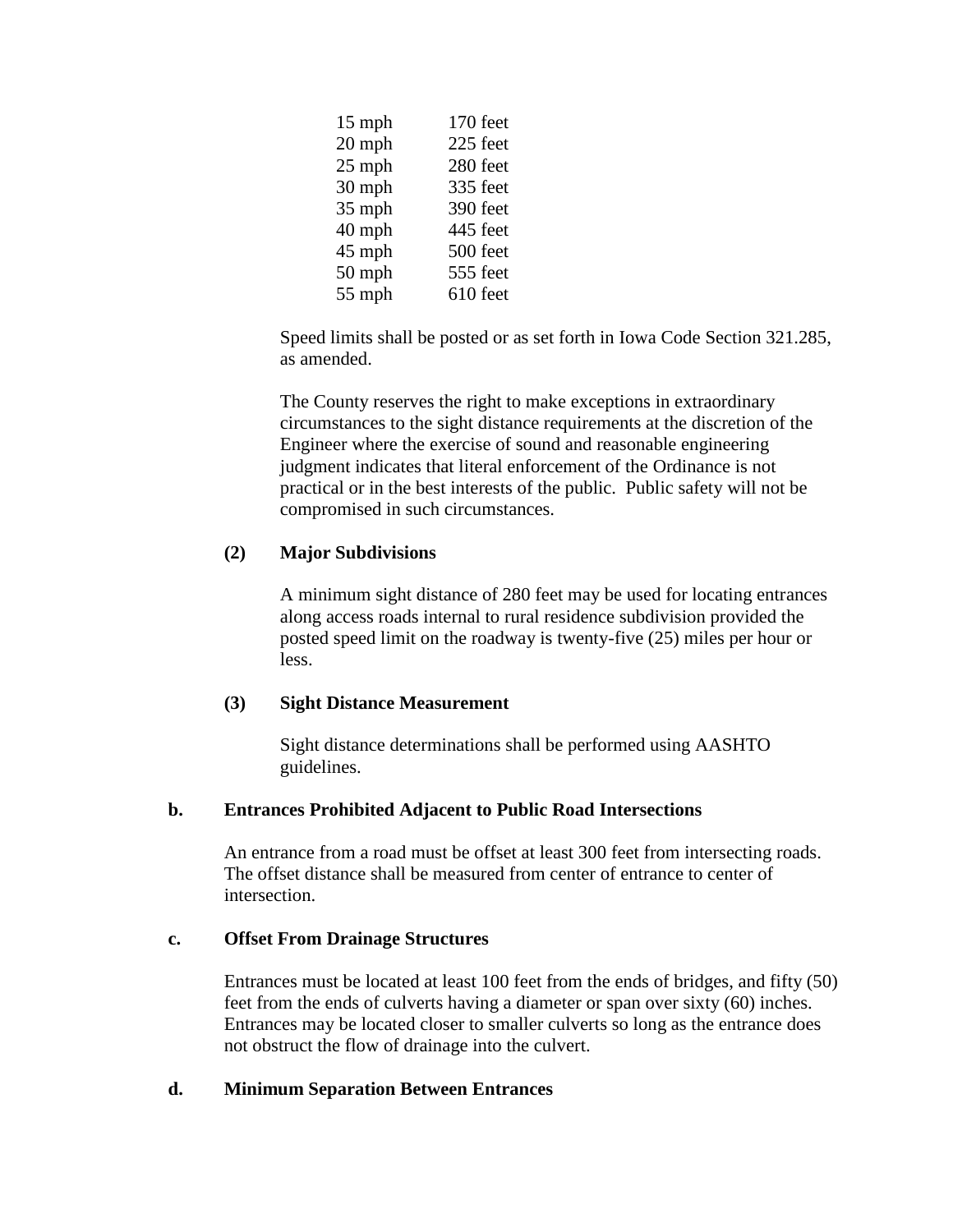Same side entrances, including entrances located in major subdivisions, shall have the following minimum separation between entrances. Roads shall be identified in accordance with the Federal Functional Classification Map prepared by the Iowa D.O.T.

| Local Roads            | 300 feet  |
|------------------------|-----------|
| <b>Minor Collector</b> | 600 feet  |
| Major Collector        | 800 feet  |
| <b>Minor Arterial</b>  | 1000 feet |

For Major Subdivision roads, the minimum spacing requirement will be relaxed to permit one entrance to each lot, provided such entrances comply with paragraphs 4.1.4(a) and 4.1.4(c), above.

### **e. Access Rights and Requirements**

All parcels of land created before September 1, 1996 are entitled to have one entrance to be located at the safest possible location along the road on which the parcel fronts. Parcels created thereafter must meet all requirements of paragraphs 4.1.1 through 4.1.4, above.

# **f. Right of County to Require Relocation**

The County may require that an entrance be relocated for any of the following reasons:

- **(1)** To improve road safety;
- **(2)** To eliminate road maintenance problems; and
- **(3)** To facilitate reconstruction of the road.

The County will pay the cost of such relocation.

### **4.1.5 Entrance Design and Construction Requirements**

This Section specifies how driveways are to be laid out and built.

### **a. Entrance Embankment**

# **(1) Width, Crown, and Alignment**

Width of driveways measured at the right-of -way line shall be as specified below: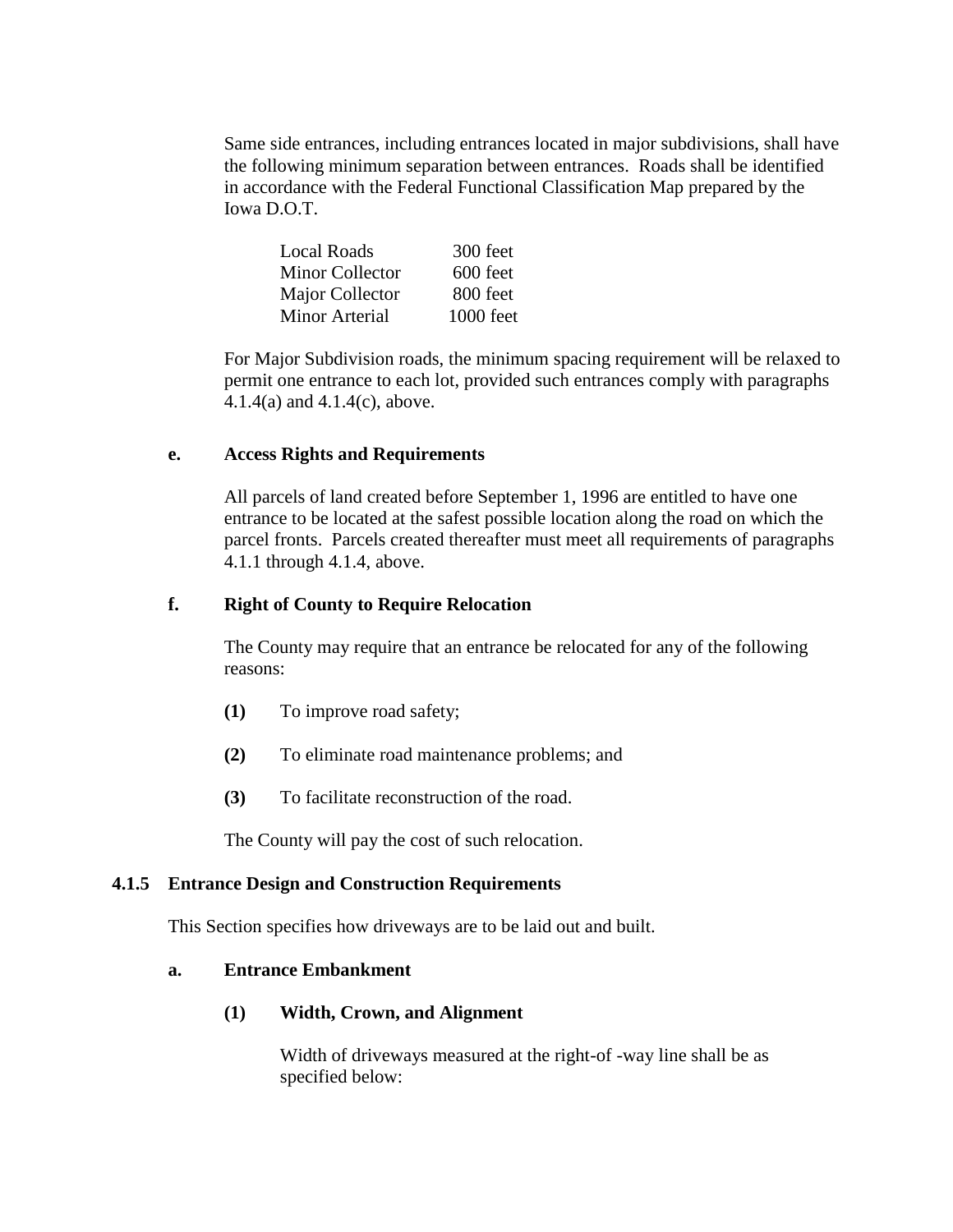**(a)** Geometry of the driveway shall be as per Diagram 1 in Appendix "A", incorporated herein by reference.

|                                 | Minimum  | Maximum  |
|---------------------------------|----------|----------|
| <b>Residential Drives</b>       | $15$ ft. | $24$ ft. |
| <b>Shared Residential Drive</b> | $24$ ft. | $24$ ft. |
| Agriculture                     | $20$ ft. | $45$ ft. |
| Commercial/Industrial           | $24$ ft. | $45$ ft. |

- **(b)** Entrances shall be crowned to shed water into the road ditches.
- **(c)** Entrances should intersect with public roads at a ninety (90) degree angle and may not intersect at an angle less then seventy-five (75) degrees.
- **(d)** The first twenty (20) feet off the shoulder of the road shall be straight and have a minimum minus two percent ( -2%) slope. Horizontal curves must be outside that range.

### **(2) Foreslopes**

Entrance foreslopes, from edge-of-shoulder down to toe-of-slope, shall have slope ratios as specified below: (The notation,  $x : 1$ , indicates a slope with a ratio of "x" feet of horizontal measure per 1 foot of fall.)

| Paved Roads:  | $4:1$ – Standard minimum<br>$6:1$ – If traffic volume exceeds 600 vehicles per day<br>$8:1$ – If traffic volume exceeds 800 vehicles per day |
|---------------|----------------------------------------------------------------------------------------------------------------------------------------------|
| Oiled Roads:  | $4:1 - Standard minimum$<br>$6:1$ – If traffic volume exceeds 800 vehicles per day                                                           |
| Gravel Roads: | $3:1$ – Standard minimum<br>$4:1$ – If fill height exceeds 8 feet                                                                            |
| Dirt Roads:   | $2:1$ – Standard minimum<br>$3:1$ – If fill height exceeds 8 feet                                                                            |

#### **(3) Grading and Slopes**

Entrance centerline profiles shall match the shoulder slope between edge of pavement and road shoulder line, then descend at half (½) inch per foot to a point twenty (20) feet offset therefrom. Beyond that point, the entrance may curve up or down, as required by the lay of the land. An entrance sloping up to the road shall not be steeper then five (5) percent within public right-of-way. Entrances descending towards the road shall not be steeper then four (4) percent within public right-of-way.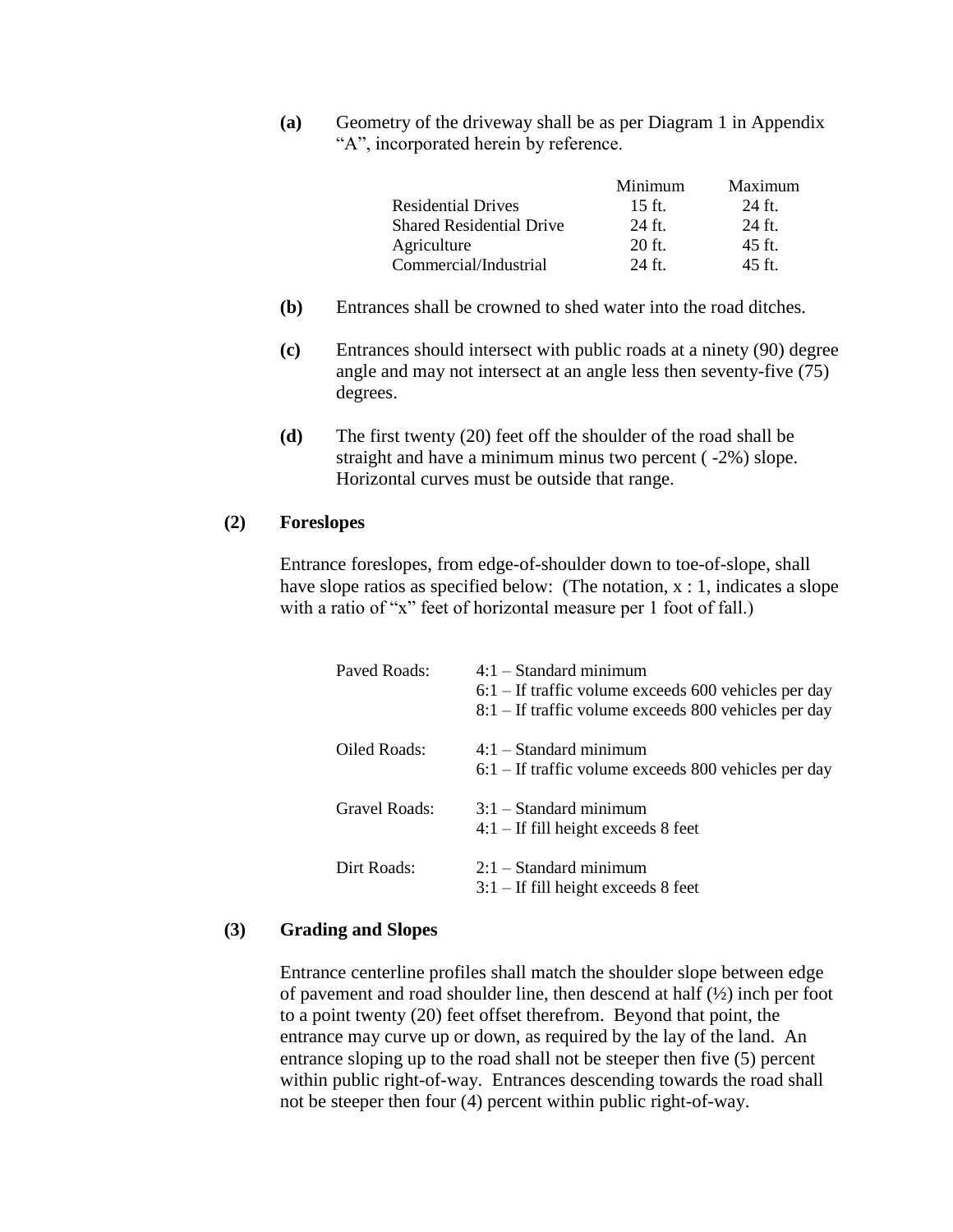# **(4) Ditches**

If storm runoff follows a driveway towards a public road, the County may require that side-ditches be excavated along the driveway to intercept the water and carry it down into the road ditch. Such side-ditches shall be at least eighteen (18) inches deep, have a flat bottom two (2) feet wide, and may be required, as a condition of permit approval, to extend up to twenty (20) feet inside the private land.

# **b. Culverts and Drainage**

Unless an entrance is located at a point where the road ditch drains away from the entrance in both directions, the entrance shall have a culvert. Culverts shall be set as far from the road foreslope as possible.

# **(1) Allowable Pipe Materials**

All culvert pipe shall be new, riveted, annular corrugated, galvanized or aluminized steel pipe that complies with Iowa D.O.T Specification 4141. Concrete pipe and spiral pipe are not acceptable materials for entrance culverts. Pipe wall thickness shall be determined according to the depth of cover tables contained in the Iowa D.O.T. Standard Road Plan No. RF-32.  $2\frac{2}{3}$  x  $\frac{1}{2}$  corrugations may be used for pipe diameters up to thirty-six (36) inches. Forty-two (42) inch through 120 inch diameter pipe shall have 3 x 1 corrugations. The Engineer shall determine and specify the gauge of the culvert. A professional engineer licensed in the State of Iowa shall design pipes larger than 120 inch.

When required, new culvert pipe diameter shall match existing pipe diameter. The installer shall properly join existing and new culverts utilizing only manufacturer recommended jointing methods.

# **(2) Diameter and Length**

The Engineer shall determine the required diameter and length for each culvert based on the entrance width, road grade, ditch depth, traffic volume, and drainage area served by the culvert; however, no culvert may be less than eighteen (18) inches in diameter.

# **(3) Design Types**

A standard, straight-line grade culvert is permissible unless the total drop from inlet to outlet exceeds six (6) feet. For larger drops, the County may require the culvert be built with nearly level inlet and outlet sections connected together by a steeper section.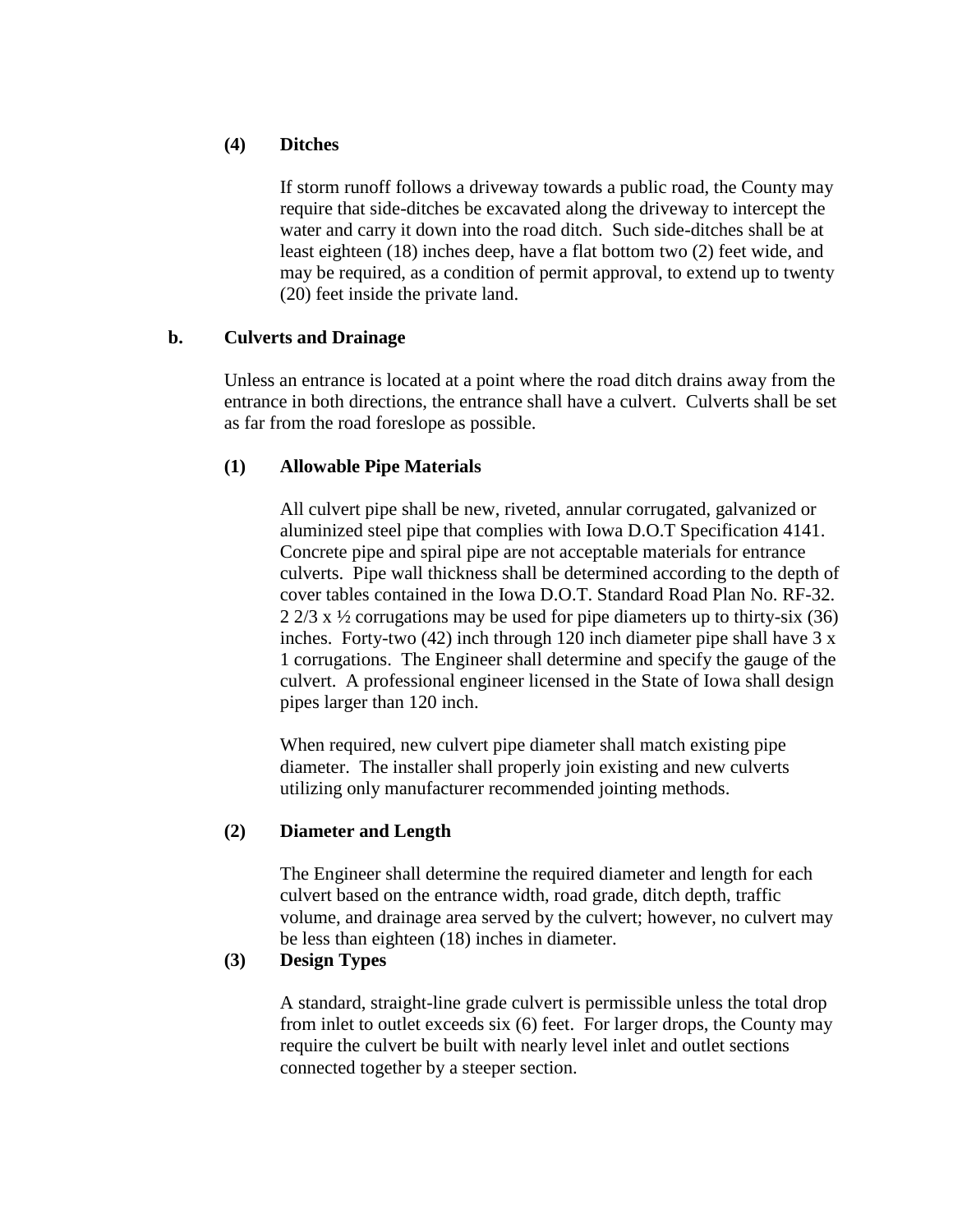### **(4) Culvert Accessories**

In certain situations, culverts shall be built with special accessories.

### **(a) Pipe Aprons**

The Engineer may require pipe aprons along paved roads having a traffic volume in excess of 800 vehicles per day. In such cases, the property owner shall install a Safety Slope Apron, per Iowa D.O.T. Standard Road Plan RF-44.

# **(b) Headwalls**

All culverts of diameter forty-eight (48) inches and larger shall have a reinforced concrete headwall and slope collar installed on the inlet end, as specified by the Engineer. The property owner also may be required to install outlet headwalls.

# **(c) Anti-Seepage Collars**

The County may require the installation of a metal diaphragm or concrete anti-seepage collars to prevent entrance washouts.

### **(d) Wood, Brick, Concrete or Stone End-Walls**

Wood, brick, concrete, stone, or masonry end-walls/retaining walls shall not be erected within the public right of way unless approved by the Engineer.

### **(5) Fill Material**

Fill material shall consist of earth capable of supporting vegetation. Rubble such as broken concrete and fieldstone may not be used as fill material. Also, no contaminated soil as defined by the Iowa Department of Natural Resources or debris is allowed as fill material.

### **c. Entrance Bridges**

When ditches carry more water than culverts can handle, the County may require the property owner to install an entrance bridge in lieu of an earth-fill entrance. The property owner shall be responsible for the design and construction costs of the bridge. The bridge shall be constructed in accordance with County standards and approved by the Engineer prior to construction. The property owner is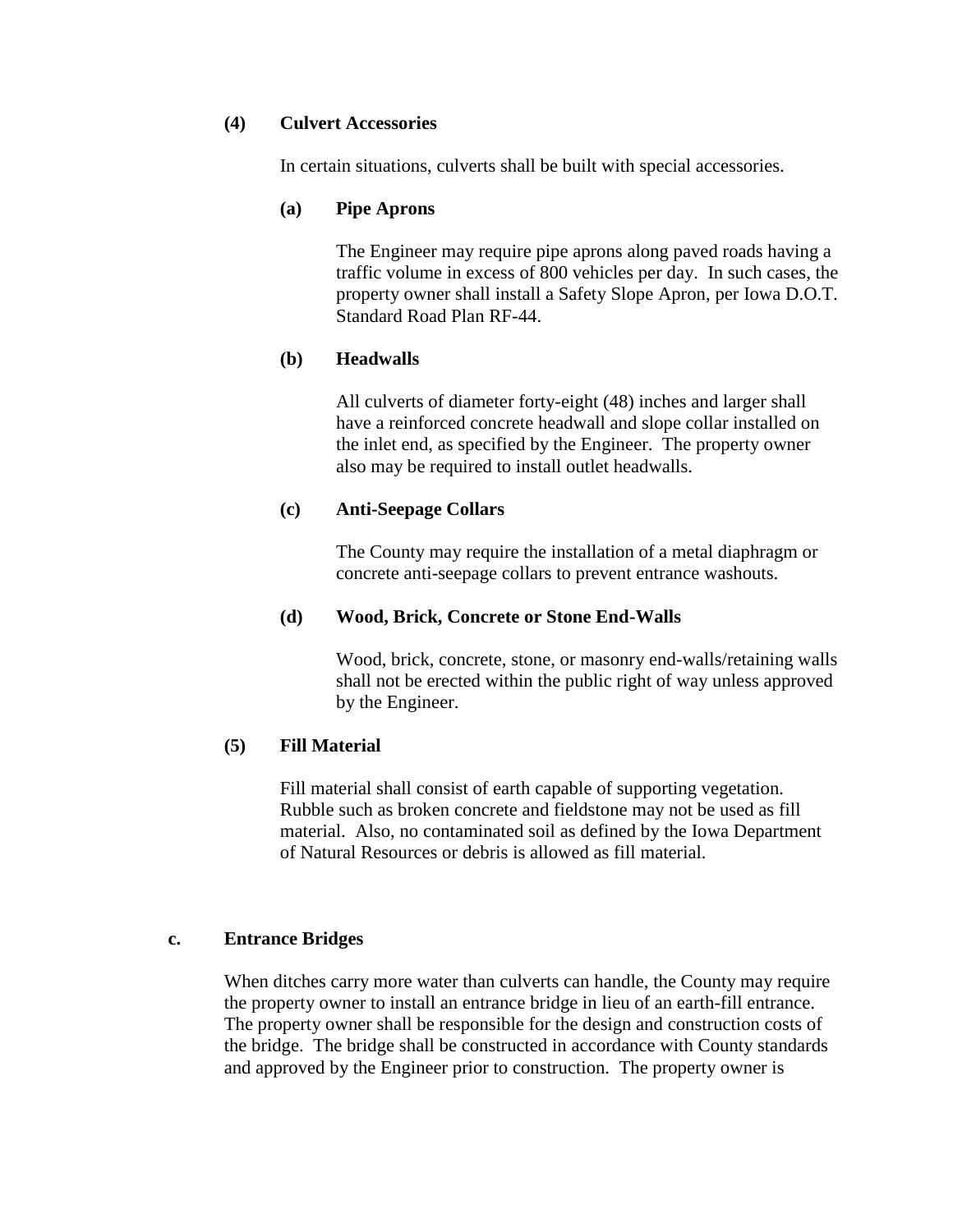responsible for all necessary state and federal permits. Once the bridge is constructed and approved by the Engineer, ownership lies with the County.

# **d. Entrance Accessories**

# **(1) Entrance Surfacing**

Subject to the County's approval, entrances may be surfaced with rock, seal coat, asphalt, or concrete at the property owner's expense. The County shall not be liable for any surfacing cost or for damage to entrance surfacing caused by road operation and maintenance. A property owner shall obtain prior written approval from the Engineer before installing a seal coat, asphalt or concrete surface.

If a culvert under a surfaced entrance must be repaired or replaced, the property owner shall be responsible for the cost of surface removal and replacement; however, if the County rebuilds or modifies the entrance as part of a road project, it will replace all surfacing in kind.

# **(2) Joint Access Drives**

A new joint or shared drive shall have the same surfacing material in all of the county right-of-way. Drives having the same surfacing material shall be abutted together and provide drainage away from the county road.

### **(a) Rock Surfacing**

Rock surfacing shall use crushed stone or gravel with maximum particle size not to exceed one and one half  $(1 \frac{1}{2})$  inches.

# **(b) Seal Coat / Micro-paving**

Seal Coat / Micro-paving surfacing may abut paved, oil, or seal coat roads but must terminate at least five (5) feet back from the shoulder edge.

# **(c) Concrete or Asphalt Paving**

Concrete or asphalt paving may abut full depth asphalt paving or concrete paving but must terminate at least five (5) feet back from the shoulder edge of all other surface types. A one (1) inch wide expansion joint shall be installed between the edge of the pavement and any portland cement concrete (PCC) entrance surfacing.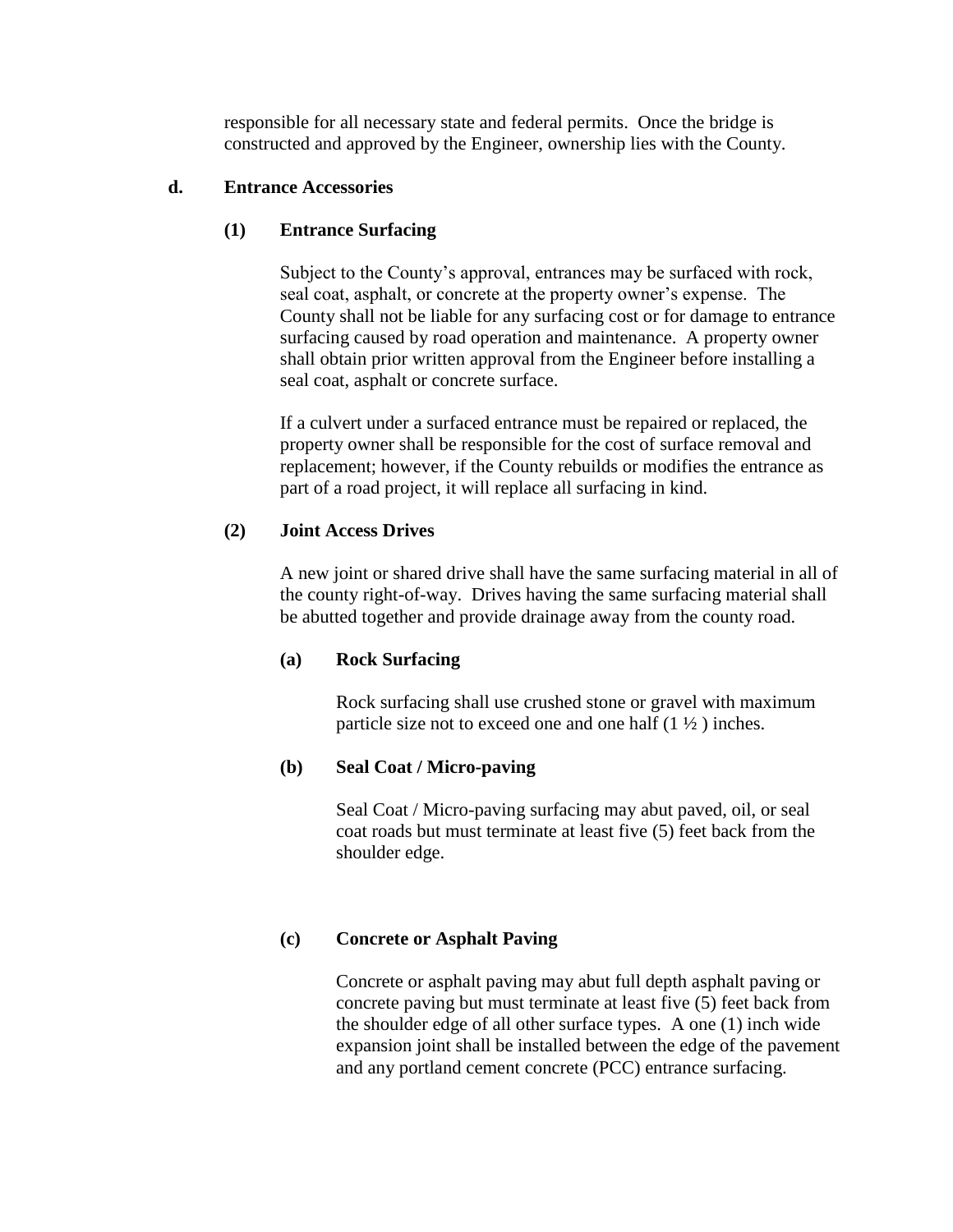### **(3) Gates**

Gates shall not be installed and/or open into County right-of-way.

# **(4) Stock Guards**

Stock guards may be built partially within the public right-of-way. The stock guard shall encroach no more than three (3) feet into the right-ofway and must remain at least sixteen (16) feet from the road shoulder line. Guards shall not obstruct the flow of drainage in the road ditch.

# **(5) End of Driveway Markers**

Property owners may install reflective delineators at the ends of their entrance to facilitate night access, but such devices shall use only blue lenses and shall be set at least ten (10) feet off the edge of the road.

# **(6) Extra Drives**

No lots will be granted an additional driveway unless the second drive meets the specifications of this Ordinance. Each lot in a major subdivision shall not have more than one (1) drive.

### **e. Entrance Construction Requirements**

An installer shall mechanically compact entrance fills. Culverts shall be laid only on uniformed, prepared bedding and the backfill around them shall be thoroughly tamped by the installer. Excess or waste materials shall be removed from the public right-of-way. Entrance embankments shall be built to have the exact top width specified in the permit and no more. Grades and slopes shall be as specified within this Ordinance.

### **4.1.6 Entrance Installation and Maintenance**

All new entrances, installation costs and culverts shall be at the expense of the property owner. The County will provide entrance installation subject to the conditions set forth in this Section.

### **a. New Entrances**

The County will provide entrance installation upon request of the property owner and payment of all necessary costs by the property owner. The County will charge the property owner for the cost of labor, equipment, and non-culvert material expenses. A property owner shall furnish and pay for the culvert. After installation, the culvert becomes property of the County.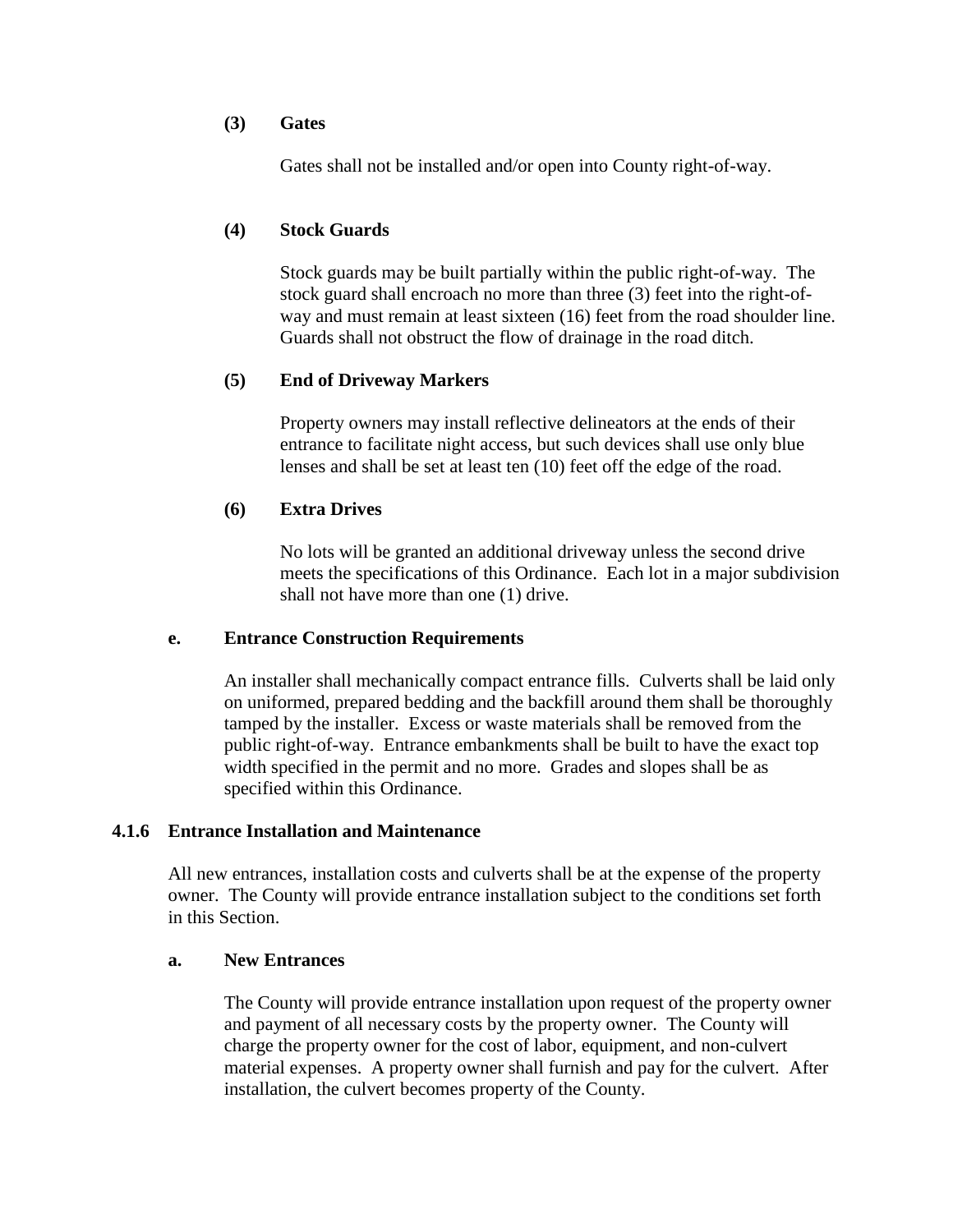# **b. Work by County Approved Contractor**

The property owner may hire, at his/her expense, a private contractor to install an entrance. The Engineer shall approve such contractors before the contractor engages in any work. The Engineer shall issue instructions and guidelines to all approved entrance installers as circumstances dictate.

# **(1) Contractor Requirements**

Prior to performing any entrance work, a contractor shall apply to the Engineer's office to obtain written authorization to perform entrance work. To obtain authorization, contractors must:

- **(a)** Have adequate equipment for excavating, hauling, and compacting dirt;
- **(b)** Present evidence of satisfactory liability insurance;
- **(c)** Receive a copy of this Ordinance;
- **(d)** Have personnel with grading/excavating experience; and
- **(e)** Have adequate traffic work zone signs.

Developers and other parties may act as their own contractor as long as they meet the criteria in this Section. The County may rescind approval of any contractor who ceases to fulfill the criteria or build entrances that do not comply with this Ordinance.

Prior to receipt of authorization to build entrances, each contractor shall submit an insurance certificate showing coverage at least equal to those required by Iowa D.O.T. specifications 1107.02 and list Mills County as a named insured on the contractor's insurance policy. Entrance contractors may not excavate materials from County road ditches unless the Engineer provides written authorization.

# **(2) County Driveway Inspection**

After completing a new entrance, contractors shall notify the Engineer, which shall inspect the work and either accept or reject it. If the work is rejected, the entrance may not be placed into service until the relevant deficiencies have been corrected and re-inspected by the Engineer.

# **(3) One-Call Required Before Digging**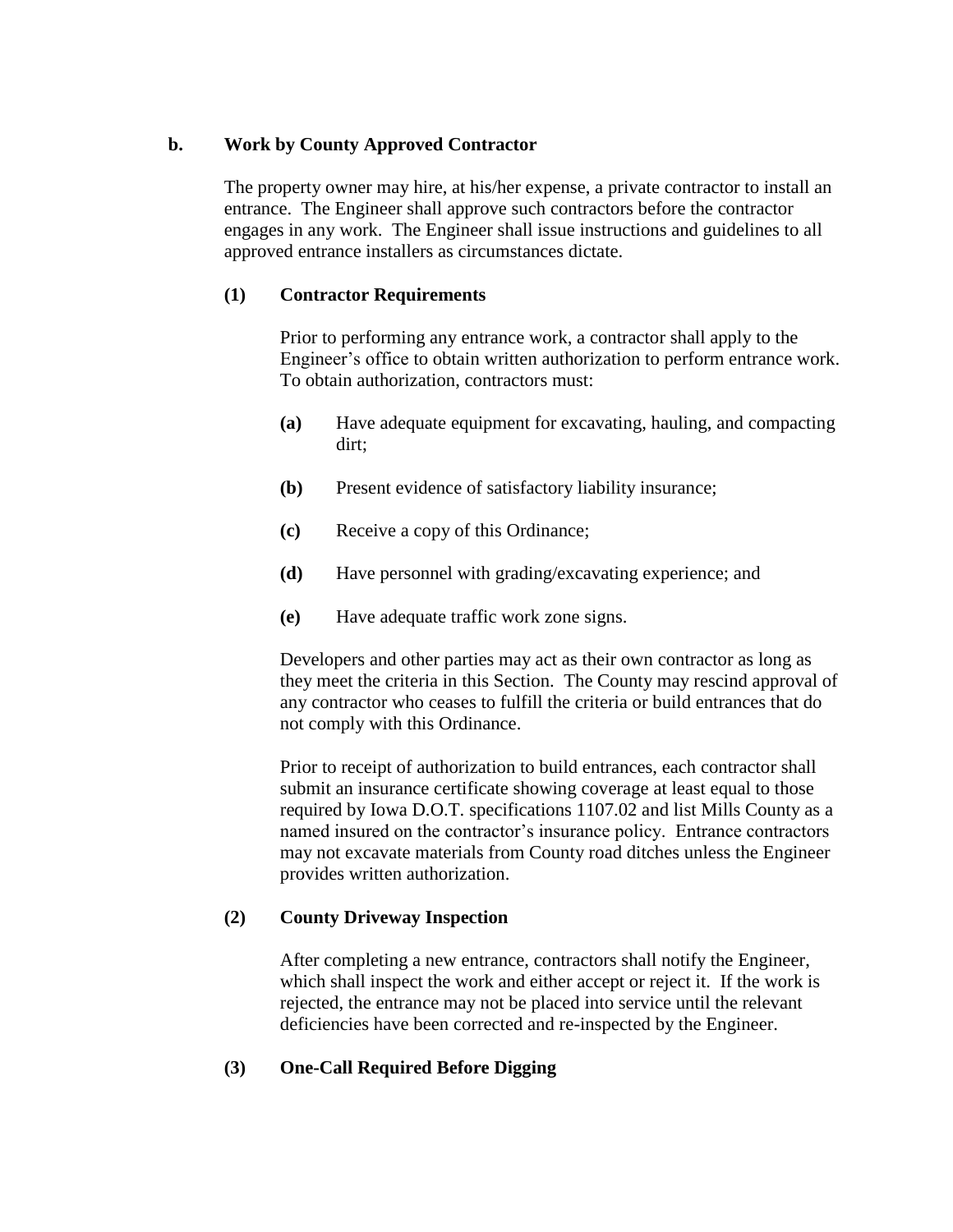All contractors are required to notify the Iowa One-Call center and wait for utility company locates before performing any excavation for an entrance. (1-800-292-8989) The County is not liable for a contractor's failure to utilize the Iowa One-Call service.

# **c. Entrance Repairs**

The County will replace deteriorated culverts, rebuild washed out entrances, relay undermined pipes, and rebuild entrance bridges. The County will incure the cost of labor, equipment, and materials required for this work. These repairs are at the discretion of the Engineer.

# **d. Entrance Maintenance**

The property owner will perform entrance maintenance, such as filling small gullies, reshaping side ditches, restoring proper crown and profile, and such other minor, non-culvert related, items as may, in the opinion of the Engineer, be necessary. The County will notify the property owner of noncompliance with this Ordinance. The property owner is responsible for diverting any drainage that goes onto the County road. The County will charge a property owner for any amount over \$250.00 for a single repair on one entrance if the County completes any of the above mentioned work.

### **e. Surfacing**

Per Section 4.1.5(d)(1) above, property owners are exclusively responsible for any entrance surfacing.

# **f. Property Owner Activities**

Property owners may perform maintenance and/or apply surfacing on their entrances with or without County approved contractors. Property owners shall not change the size of an entrance, relocate it, nor fill in the County road ditches. Property owners may regrade road backslopes and perform landscaping within the public right-of-way if they first secure approval from the Engineer and reseed all disturbed areas. Obstruction will not be allowed in the County right-of-way as defined in Iowa Code Chapter 318, as amended.

### **4.1.7 Special Requirements Pertaining to Land Subdivision**

Property owners shall refer to Chapter 25 – Subdivision Regulations of the Mills County Code of Ordinances for specific regulations concerning entrances for land being partitioned into smaller parts by Plat-of-Survey, Plat of Subdivision, Auditor's Plat, or deed partitioning. This Section applies to land subdivided after passage and/or amendment of this Ordinance.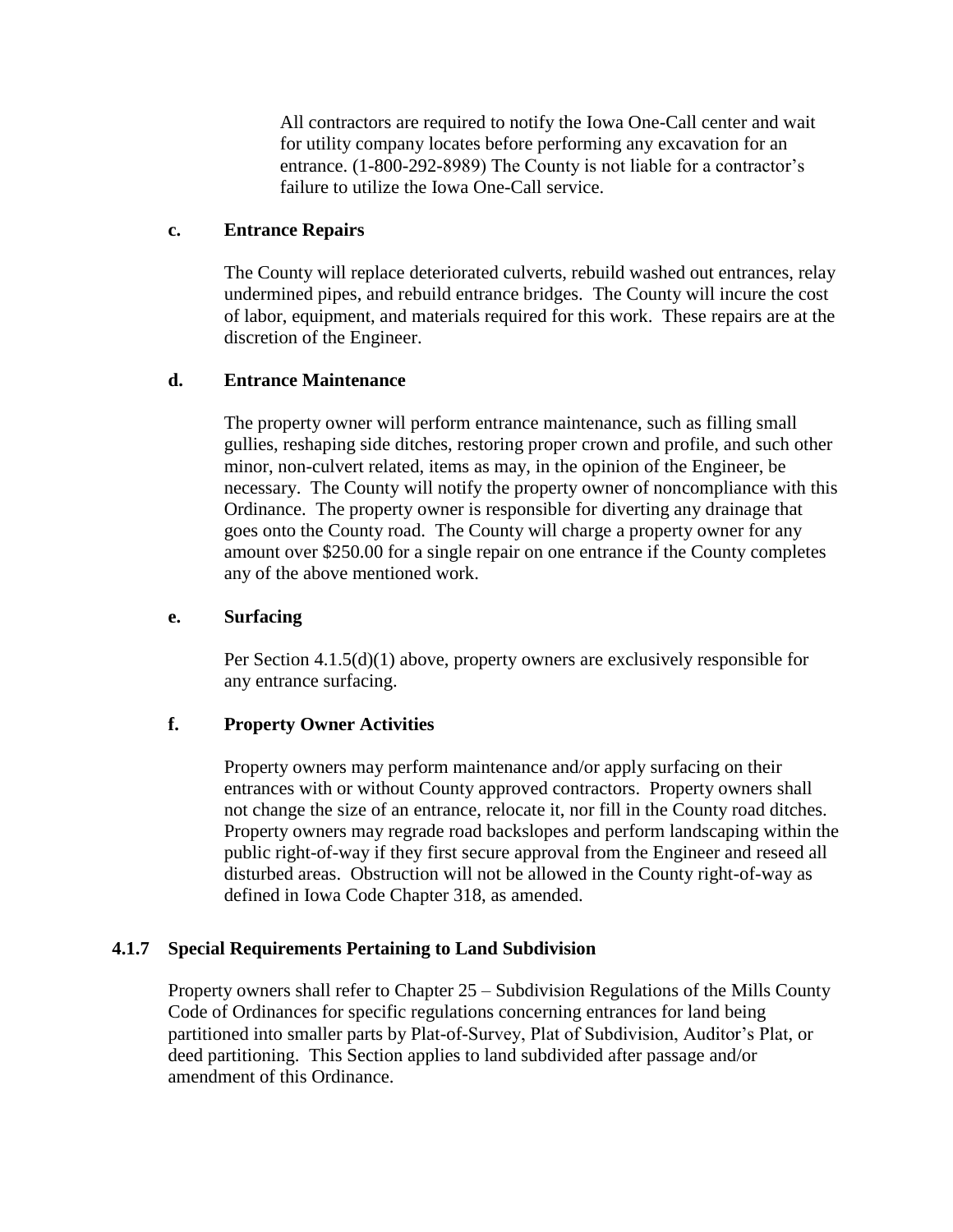# **4.1.8 Special Items**

# **a. Coordination with Rural Addressing**

Property owners shall refer to Chapter 3 - Uniform Rural Address System of the Mills County Code of Ordinances for specific regulations concerning rural addresses.

### **b. County Cost Participation – Instances and Limitations**

If the County has acquiesced to a diversion of natural drainage using a County road ditch, the diversion may necessitate the installation of culverts larger than required prior to the diversion. Property owners benefiting from such diversion shall pay the full cost of any culvert necessary for the diversion of natural drainage.

### **c. Fees**

# **(1) Application Fees**

The property owner shall pay the required fee upon submission of the appropriate application form. The Engineer shall take no action until the property owner pays the required fee in full.

### **(2) Fee Schedule**

The driveway application fee can be found in the Schedule of Fees adopted by resolution by the Board of Supervisors.

### **d. Abandoned Entrances**

When an entrance has ceased to be used, the Engineer may contact the property owner and request permission to remove it. If the property owner agrees, the Engineer shall cause the entrance to be removed at County expense.

### **4.1.9 Ordinance Administration and Enforcement**

#### **a. Ordinance Administration**

The Engineer shall implement and administer the terms and requirements of this Ordinance.

### **b. Administrative Enforcement Procedures**

**(1) Entrances**